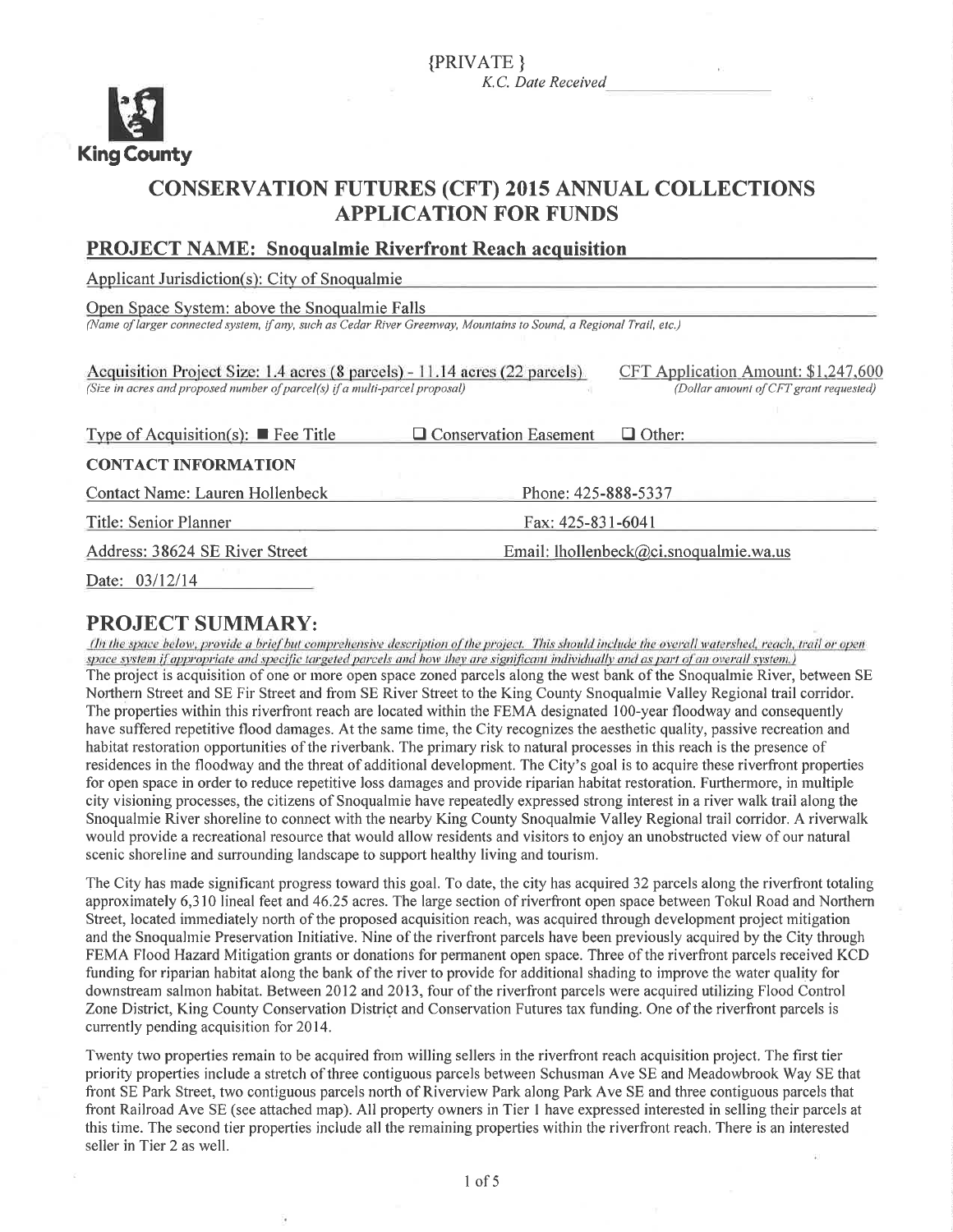#### 1. OPEN SPACE RESOURCES

Please review the attached evaluation criteria. For the **proposed acquisition parcel(s)**, please mark those criteria that apply and thoroughly, yet succinctly, describe in the space below how the proposed acquisition satisfies each marked criteria. Please clearly describe how these criteria might be met at a landscape level, and how they apply to individual parcels. If restoration is part of the plan, please briefly describe the current condition and the hoped for restored condition that is the goal of the acquisition.

- **f A.** Wildlife habitat or rare plant reserve **I** E. Historic/cultural resources **I** B. Salmon habitat and aquatic resources **I** F. Urban passive-use natural a
- 
- 
- 
- 
- B. Salmon habitat and aquatic resources F. Urban passive-use natural area/greenbelt<br>■ G. Park/open space or natural corridor additional corridor additional corridor additional corridor and corridor and corridor and co
	- $\blacksquare$  G. Park/open space or natural corridor addition
- $\Box$  D. Community separator  $\Box$  H. Passive recreation opportunity/unmet needs

A. Wildlife habitat or rare plant reserve- This reach of the Snoqualmie River serves as a significant habitat area and large wildlife corridor for elk, deer, beaver, wintering bald eagles, pileated woodpecker, songbirds and other native species. Most ofthe natural vegetation has been retnoved and replaced with landscape species characterized as lawn grass, residential gardens and orchards within the developed portions of the riverbank. One of the rnajor goals of the riverfront acquisition project is to conserve, protect and restore the natural systerns within this area for wildlife habitat.

B. Salmon habitat and aquatic resources- The watershed supports wild runs of coho, Chinook, pink, chum and steelhead salmon. The presence of Chinook is in the Snoqualmie River. Although habitat for Chinook salmon cannot be supported as the proposed acquisition reach is located upstream of Snoqualmie Falls, habitat restoration within this area will improve instream conditions for Chinook habitat downstream and for other resident fish, including other salmonids. Furthermore, the removal of impervious surfaces will improve hydrological function, sediment transport processes, and instream habitat structure. The presence of rainbow trout, cutthroat trout, mountain whitefish, torrent sculpin, sucker, and brook lamprey habitat has been noted above the Snoqualmie Falls. Educational signage highlighting the cultural and natural environment will be installed in various locations along the riverwalk trail.

C. Scenic resources- 'Within the proposed reach, the FEMA buyout lots, the open space parcels, city parks, and the Meadowbrook Bridge currently provide intermittent views of and help protect the scenic quality of the Snoqualmie River. Acquisition of parcels within this reach will enhance the unique and high quality view of the Snoqualmie River and Mt. Si, which provides a striking scenic backdrop for the community.

D. Community separator- not applicable

E. Historic/cultural resources- Snoqualmie has a rich heritage and wealth of historic and cultural resources from its many thousands of years of habitation by native Americans and its more recent 100+ years of European settlement. The natural and cultural landscape contains impoftant sites and features that provide tangible reminders of past events, people, places and lifestyles. These heritage resources contribute to Snoquahnie's unique identity and are highly valued by local residences.

F. Urban passive-use natural area/greenbelt- see H, below.

G. Park/open space or natural corridor addition- Acquisition of properties within this reach will reduce the remainìng gaps in public ownership along the Snoqualmie River. The City currently owns approximately 6,210 lineal feet of the 10,000 lineal feet of riverfront property starting north of Tokul Road to the King County Snoqualmie Valley Regional trail. The riverfront reach includes the existing Sandy Cove Park (a passive recreational park) and Riverview Park (a high bank passive/active recreational park) together with twenty five riverfront parcels of permanent open space. Preventing further utilization of the floodway in the reach will preserve the option to restore floodplain functions and elirninate repetitive flood damages.

H. Passive recreation opportunity in area with unmet needs- The 2012 City of Snoqualmie Open Space, Parks and Recreation Plan identifies a current recreational need of approximately 10.67 acres for Water Access Areas. The riverfront reach can provide high quality passive recreational opportunities and support a regionally significant recreational resource, as acquisition of these parcels will provide an excellent opportunity to develop an urban nature trail that would connect with both the Preston-Snoqualmie trail and the King County Snoqualmie Valley Trail both to support the regional trail system. Furthermore, with the development of the Tokul Road roundabout project, an urban trail will extend from the Snoqualmie Falls, which receives approximately 2 million visitors per year, to the riverwalk. The City is committed to expanding and supporting the extensive soft-surface trail network within the City. To illustrate, the City received a \$40,000 grant to fund conceptual designs for a trail and restoration guidelines for the riverfront. A conceptual overall plan for riverfront trail and restoration access has also been called for over several years in various other plans, including the 2005 City of Snoqualmie Downtown Vision Plan; the 2006 City of Snoqualmie Destination Development and Economic Plan; the 2010 City of Snoqualmie Downtown Master Plan; the 2011 City of Snoqualmie Bicycle & Pedestrian Recommendations Report provided a conceptual preliminary location of the trail, which was then incorporated in the 2012 Open Space, Parks and Recreation Plan. A stakeholder committee has been formed and discussions are underway for the master riverwalk trail conceptual plan.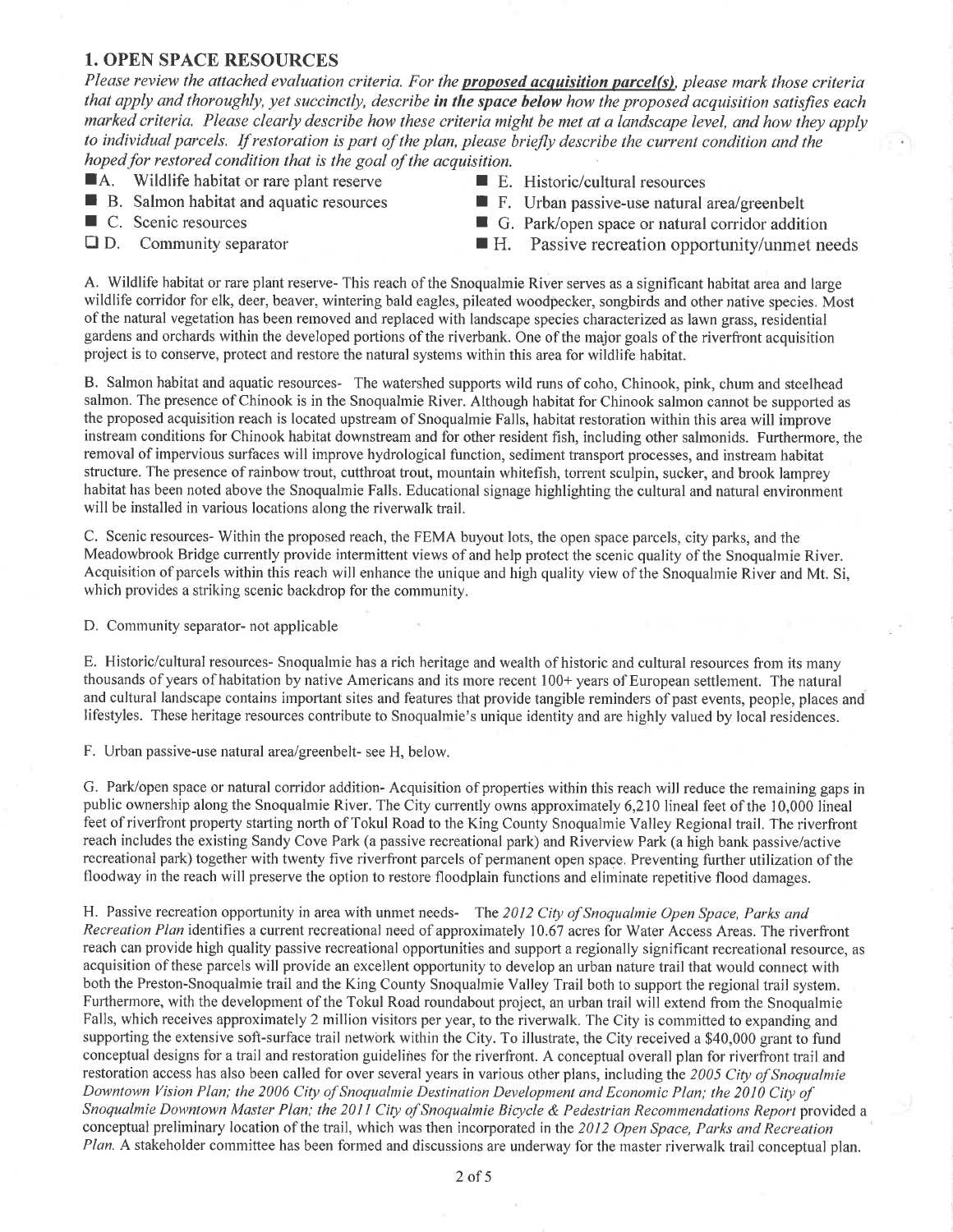### 2. ADDITIONAL FACTORS

For the **proposed acquisition parcel(s)**, please mark all criteria that apply and thoroughly, yet succinctly, describe in the space below how the proposed acquisition satisfies each marked criteria.

- A. Educational/interpretive opportunity
- $\blacksquare$  R. Educational interpret to opportunity<br> $\blacksquare$  B. Threat of loss of open space resources
- B. Threat of loss of open space resources<br>■ C. Ownership complexity/willing seller(s)/ownership interest proposed
- $\Box$  D. Partnerships Describe any public or private partnerships that will enhance this project
- E. Is the property identified in an adopted park, open space, comprehensive, or community plan?
- $\Box$  F. Transferable Development Credits (TDC) participation

A. Educational/interpretive opportunity - Educational/interpretive opportunity will be provided through stream corridor management. Three of the FEMA buy out parcels south of this reach were involved in a habitat restoration project irnplemented by volunteers and students, which was led by the Mountains to Sound Greenway Trust. The City plans to continue to implement these types of programs within the proposed reach. Another component is the site provides opportunity for public education/interpretive signage of cultural and natural resources along the riverwalk trail.

B. Threat of loss of open space resources - Acquisitions within this reach will preserve the option to restore floodplain functions and side channels and reduce repetitive loss damages to properties. Within areas of this reach, the bank is currently threatened with erosion and acquisition will help minimize siltation of stormwater runoff reaching the river. Preventing new and removing existing residences and structures from the river's edge will allow the City to restore riparian habitat, provide bank stabilization, allow public access and passive recreation uses, and promote a more continuous scenic greenbelt along the river.

C. Ownership complexity/willing seller(s)/ownership interest proposed - Within the first tier properties, all of the property owners expressed interest in selling their property to the City, all of which contain homes. A property owner in the second tier also expressed interest in selling. This property also contains a home. If the City receives the requested CFT funding, the City will contact the property owners to confirm interest. If the property owner is no longer interested, the City would actively seek out property owners willing to sell other properties within this reach. If none of the first tier properties are willing to sell, the City will target the second tier properties, which is the remaining properties identified on the attached map.

D. Paftnerships - Describe any public or private partnerships that will enhance this project: The City entered into an agreement with King County for the use of shared funding in connection with the Upper Snoqualmie Residential Flood Mitigation Riverfront Acquisition project, identified in the King County Flood Control Zone District's capital improvement program. 3 million has been allocated to assist the City in acquiring flood-prone properties with the within the city. The District's funding allows up to \$150,000 per property and will be used as matching dollars. When FEMA Hazard Mitigation Grant Prograrn funding becomes available via a presidential disaster declaration, the City will apply through the State EMD for grant funding for acquisitions. This year, the City will also be applying for design and construction funding for the riverwalk including some acquisition funding through the Recreation Conservation Office. The City will work with the King County acquisitions unit to help negotiate acquisitions. After property acquisition, the City will seek out partnership with Mountains to Sound Greenway Trust for habitat restoration and public education.

E. Is the properly identified in an adopted park, open space, comprehensive, or comrnunity plan?- All of the properties adjacent to the Snoqualmie River (with the exception of the commercially zoned properties between SE Fir St and SE River St) are identified as acquisitions in The 2009 City of Snoqualmie Comprehensive Plan as Open Space. The City of Snoqualmie Capital Improvement program lists acquisition of vacant properties along the Snoqualmie River for shoreline protection, park space, and visual shoreline access. An objective of the 2005 City of Snoqualmie Downtown Vision Plan is to expand and improve the parks, trails, linear open space amenities in and around the downtown by opening up views and access to the river from downtown parks and a riverwalk trail. The 2006 City of Snoqualmie Destination Development and Economic Plan recommended opening up the riverfront for public access. The 2010 City of Snoqualmie Downtown Master Plan identifies that the acquisition of open space between Snoqualmie Falls and the 418-acre Three Forks Natural Area and the 248-acre Meadowbrook Farm will provide the missing link to the numerous local and regional trails in the area. The 2011 City of Snoqualmie Bicycle & Pedestrian Recommendations Report provided a conceptual preliminary location of the riverwalk trail, which was incorporated in the 2012 Open Space, Parks and Recreation Plan. The 2012 Open Space, Parks and Recreation Plan recommends working to acquire and preserve additional shoreline access for waterfront trails and waterrelated recreational activities.

F. Transferable Development Credits (TDC) pafiicipation- This project is not proposing to use the Transfer of Development Credits approach.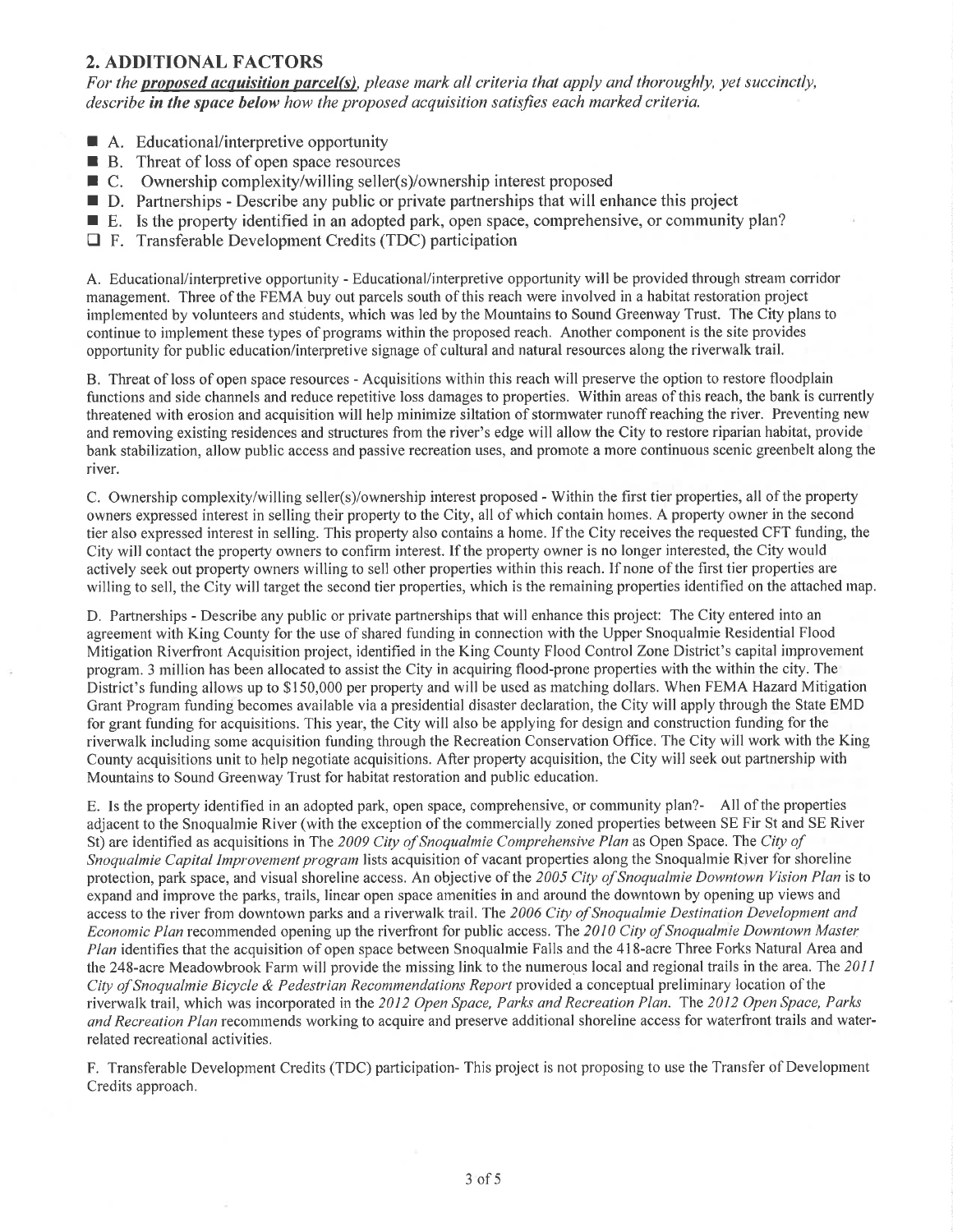#### 3. STEWARDSHIP AND MAINTENANCE

How will the property be stewarded qnd maintained? Does the property lend itself to volunteer stewardship opportunities? How will ongoing stewardship and maintenance efforts be funded?

The newly acquired land will become part of the existing approximately 46.25 acres of permanent public open space located immediately north and within the proposed acquisition reach. With the leadership of a non-profit group such as the Mountains to Sound Greenway Trust, future stream corridor management will be implemented with the help of volunteers and school children. Cooperative Watershed Management grant funding and other funding sources will be sought for the restoration work and early on-going maintenance at these sites. The City Parks Department will accept all maintenance responsibilities in perpetuity.

### 4. PROJECT BUDGET

| 1) TOTAL CFT APPLICATION AMOUNT <sup>a</sup>        | CFT: \$1,247,600 |
|-----------------------------------------------------|------------------|
| <b>2) TOTAL PEL APPLICATION AMOUNT</b> <sup>b</sup> | PEL:             |

<sup>a</sup> Allowable CFT acquisition costs (Ordinance 14714): The disbursement of funds shall be made only for capital project expenditures that include costs of acquiring real property, including interests in real property, and the following costs: the cost of related relocation of eligible occupants, cost of appraisal, cost of appraisal review, costs of title insurance, closing costs, pro rata real estate taxes, recording fees, compensating tax, hazardous waste substances reports, directly related staffcosts and related legal and administrative costs, but shall not include the cost of preparing applications for conservation futures funds.<br><sup>b</sup>King County projects only, if applicable.

#### Estimation of property value:

Briefly note how land values have been estimated (i.e., appraisal, property tax assessment, asking price, letter of value or other means).

The parcels are based on the land value listed on the King County Assessment.

Tier 1 parcels: 7849200450,0.12 acres 7849200455,0.12 acres 7819200460,0.18 acres 7849200005, 0.17 acres 7849200010, 0.17 acres 7851200055, 0.21 acres 7851200050, 0.25 acres 7851200045, 0.18 acres

| <b>PROJECT COSTS</b>                                   | ESTIMATED DOLLAR AMOUNT OR RANGE        |
|--------------------------------------------------------|-----------------------------------------|
| Total property interest value                          | \$1,113,600                             |
| Title and appraisal work                               | \$32,000 (8 appraisals at \$4,000 each) |
| Closing, fees, taxes                                   | \$92,000                                |
| Relocation                                             | \$0                                     |
| Hazardous waste reports                                | \$0                                     |
| Directly related staff, administration and legal costs | \$10,000                                |
| <b>Total Project Costs (CFT and other funds)</b>       | \$1,247,600                             |

| <b>MATCHING FUNDS: Existing Sources</b><br>(CFT can only provide a maximum of 50% of anticipated<br>project costs) | <b>DATE</b><br>(Expended or Committed) | <b>DOLLAR AMOUNT</b><br>(Expended or Committed) |
|--------------------------------------------------------------------------------------------------------------------|----------------------------------------|-------------------------------------------------|
| King County Flood Control Zone District                                                                            | Committed as of 5/23/12                | \$1,200,000                                     |
| <b>Total CFT Funds Previously Received</b><br><b>This Project</b>                                                  |                                        | \$760,000                                       |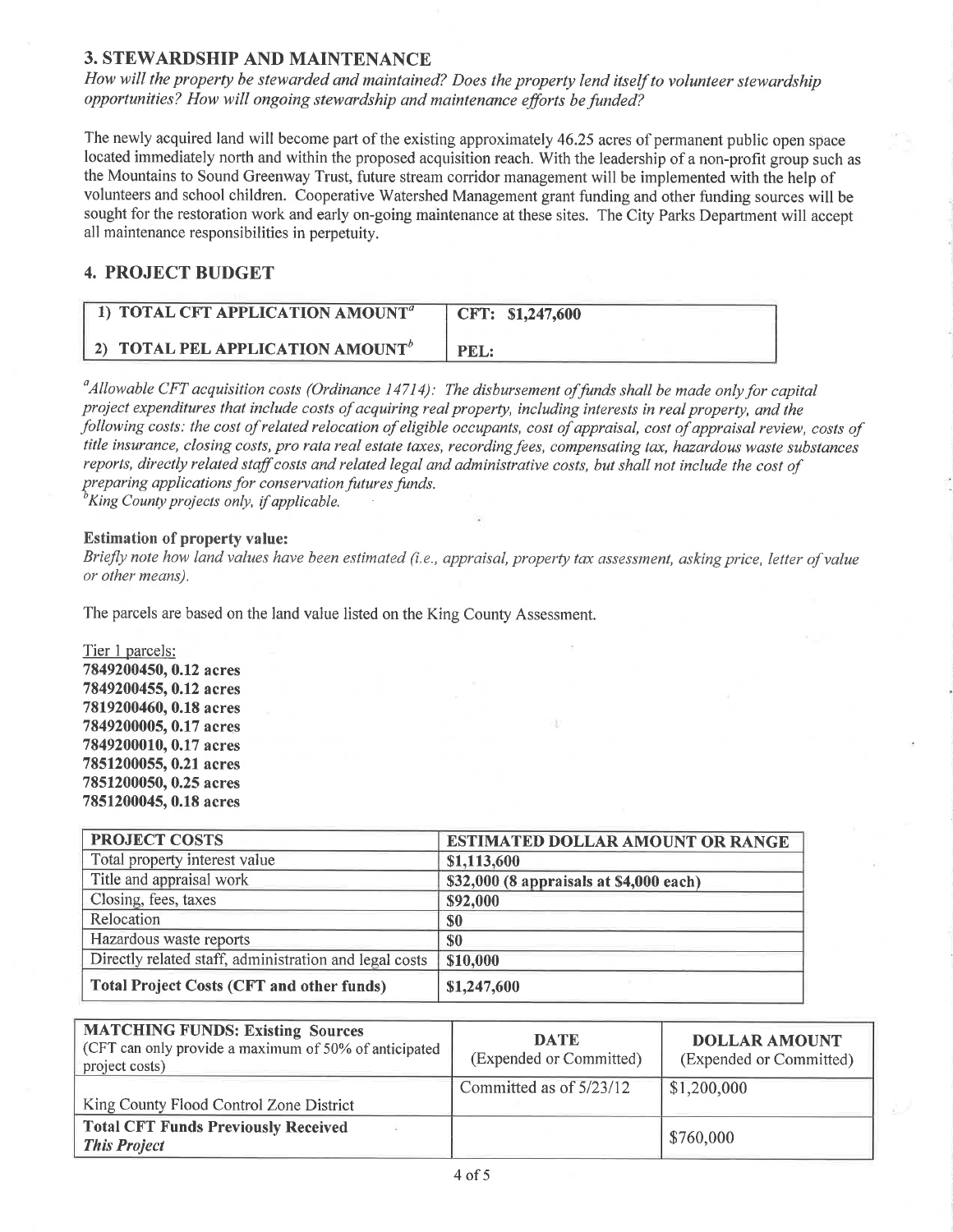| <b>Total Matching Funds and Past CFT Funds</b><br><b>Currently Identified</b> | \$1,660,000 |
|-------------------------------------------------------------------------------|-------------|
| <b>Unidentified Remaining Match Need</b>                                      |             |

Unidentified remaining match need: What funds are anticipated and what is the time frame? N/A Please briefly discuss how the unidentified remaining match need above will be met.

### 5. IN-KIND CONTRIBUTIONS FROM PARTNERSHIPS

| <b>Brief Activity Description</b> | <b>Dollar Value of</b><br>In-kind<br><b>Contribution</b> | <b>Status</b><br>(Completed or Proposed) | <b>Activity Date Range</b><br>(Completion Date or Proposed<br>Completion Date) |
|-----------------------------------|----------------------------------------------------------|------------------------------------------|--------------------------------------------------------------------------------|
| N/A                               |                                                          |                                          |                                                                                |
| <b>TOTAL</b>                      |                                                          |                                          |                                                                                |

### 6. ATTACHED MAPS (*Two maps are now required: 1) site map and 2) general location map; you* may also include one additional map, aerial photo or site photo)

8 1/2 x 11" maps are preferred, but 11 x 17" is acceptable if folded and hole-punched for insertion into a three-ring binder.

#### Site Map that shows the following:

- Each parcel proposed for acquisition in yellow or distinct shading and an indication of any parcel proposed for less than  $\bullet$ fee simple acquisition, such as a conservation easement;
- Location of any proposed development to the site such as parking, trails or other facilities;  $\bullet$
- Location of any proposed site restoration;  $\bullet$
- Existing adjacent public (local, state or federal) parks or open spaces labeled and shown in dark green or distinct shading.

#### Location Map that shows the following:

- Other permanently protected open spaces (private, non profit, institutional, etc.) shown in light green or distinct shading;  $\bullet$
- Major water courses such as creeks, rivers, lakes or wetlands;
- Major roads, arterial roads or regional trails.  $\bullet$
- Map scale: This map should show approximately a ten-mile radius around the proposed acquisition(s).  $\bullet$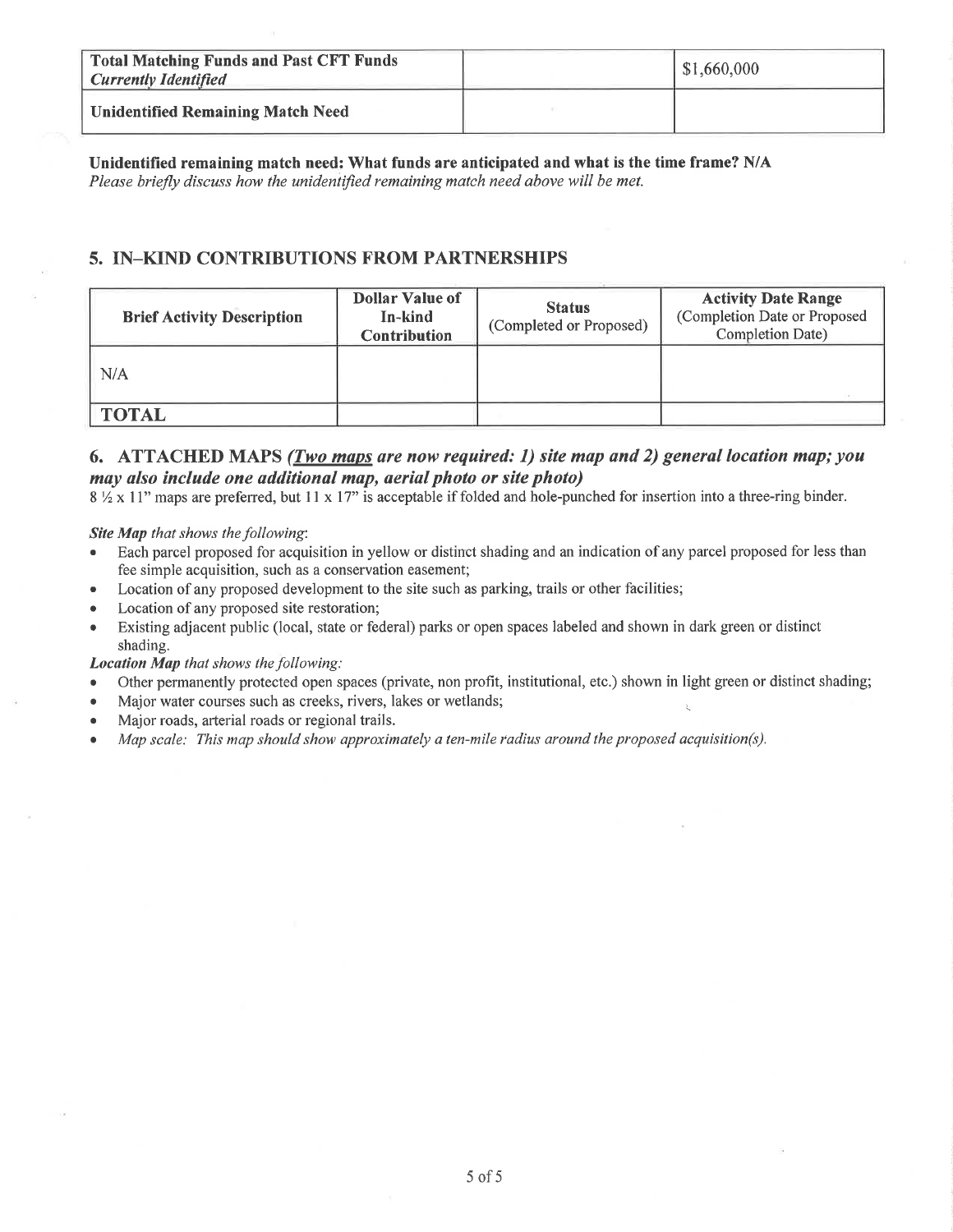